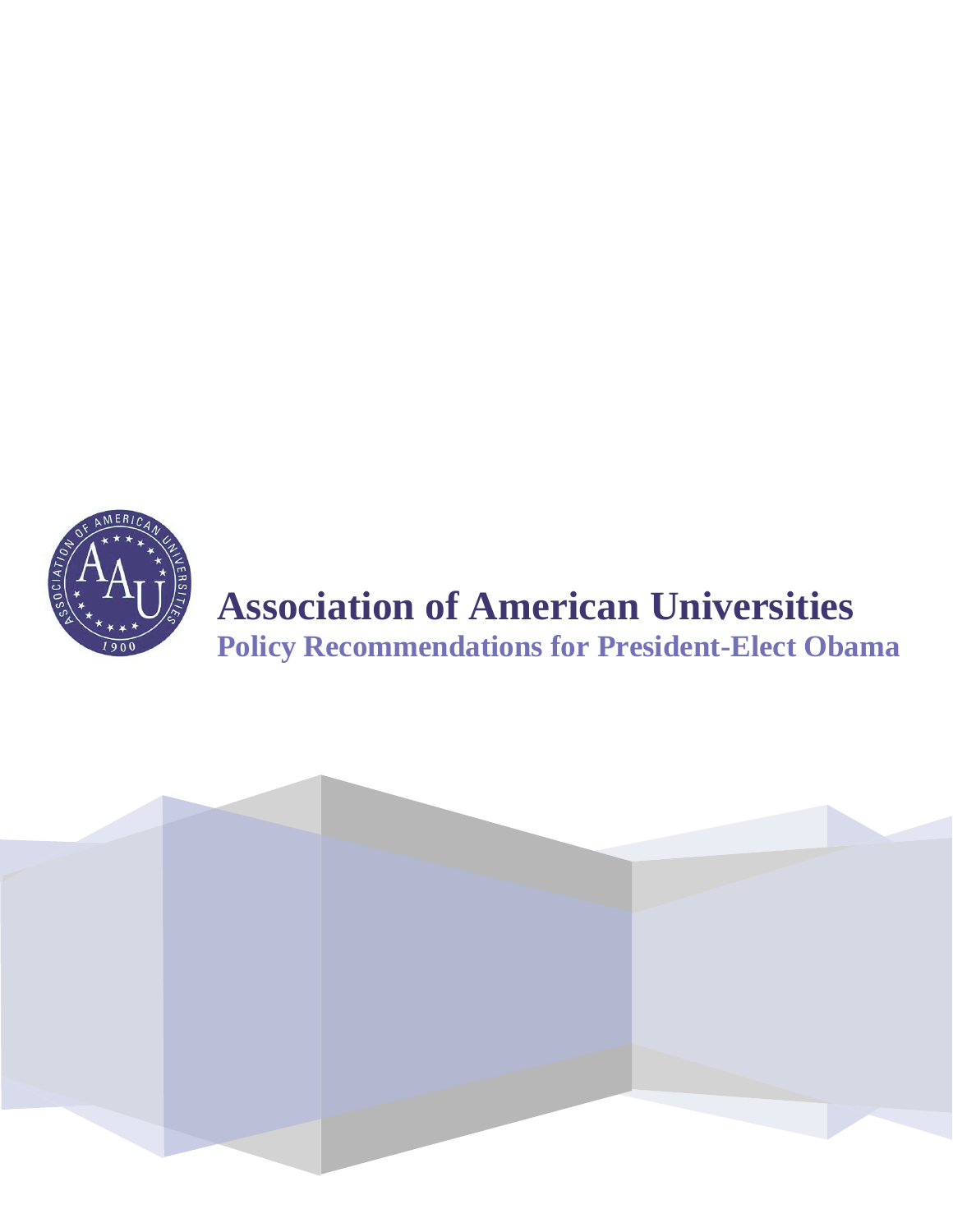

#### **ASSOCIATION OF AMERICAN UNIVERSITIES**

December 2008

Dear President-elect Obama:

On behalf of the Association of American Universities (AAU) and its 60 leading U.S. public and private research universities, I am pleased to offer the following policy recommendations for consideration by your transition team.

We are heartened by the commitment to science and technology that you demonstrated during your campaign and that you have acted on during the transition. This is especially true of your appointments to key Administration positions. Indeed, by appointing John Holdren as your science and technology adviser at such an early date, you have already addressed one of our major policy recommendations.

As your team works to develop an economic recovery package as well as longer-term national policy, a sustained focus on science and technology must be a top priority. We have already spoken with members of your transition team and offered recommendations about research funding, as an element of your economic recovery plan as well as your FY10 budget and beyond.

In the following document, AAU offers a series of research and technology policy recommendations that would help our nation to continue its global pre-eminence in science and high technology, improve the quality of life and national security of our citizens, and speed our nation's economic recovery.

After policy recommendations for the Office of Science and Technology and the Office of Management and Budget and that cut across agencies, we offer a series of recommendations *organized alphabetically by agency*.

We look forward to working with you and your Administration as you develop and implement policies to meet the nation's challenges. Your transition team can contact me and the AAU staff at 202-408-7500.

Sincerely,

Robertu Berdalel

Robert M. Berdahl President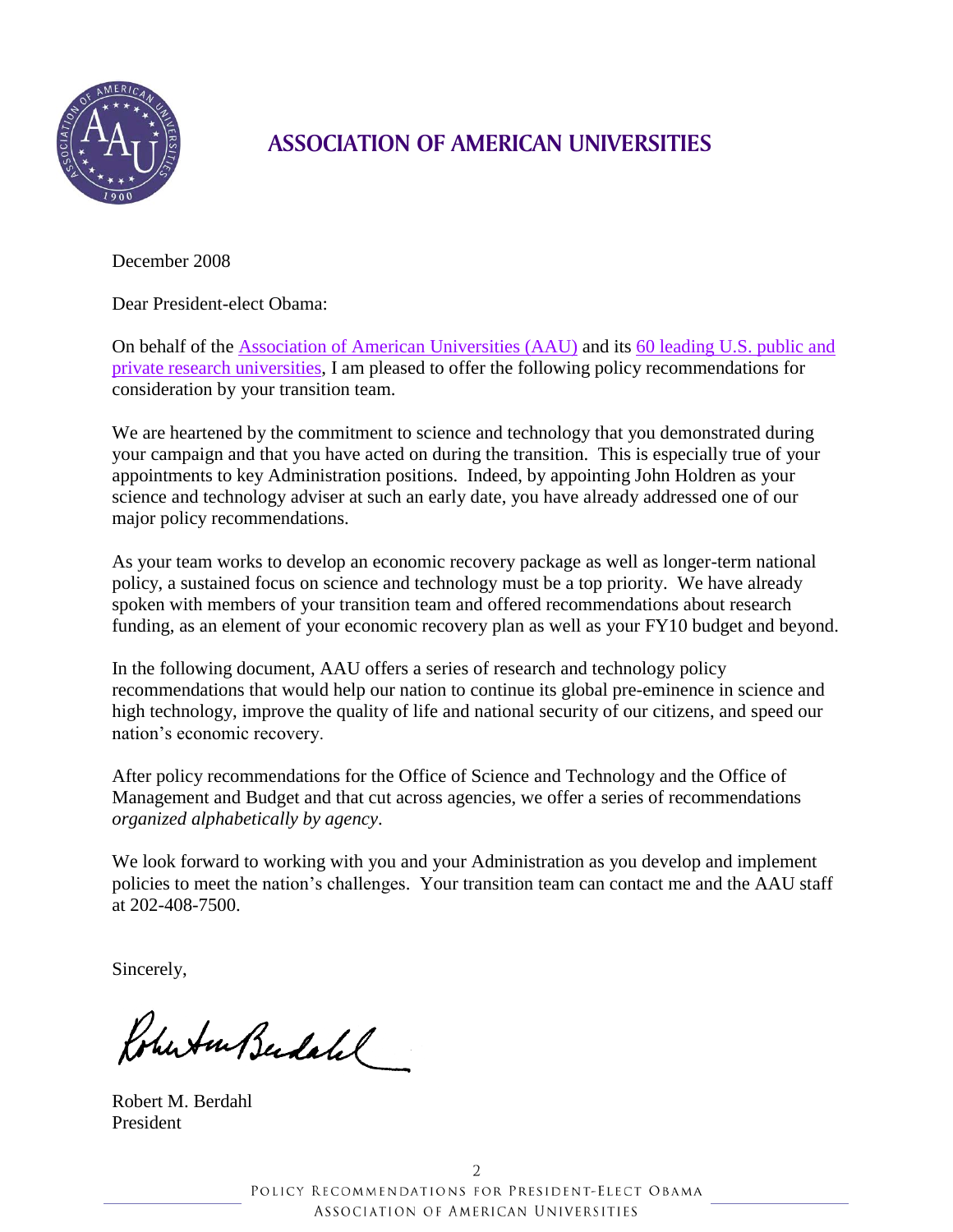#### **Table of Contents**

| <b>Introductory Letter</b>              | $\overline{2}$ |
|-----------------------------------------|----------------|
| Office of Science and Technology Policy | 4              |
| Office of Management and Budget         | 6              |
| <b>Across Federal Research Agencies</b> | 7              |
| <b>Department of Commerce</b>           | 10             |
| Department of Defense                   | 11             |
| Department of Education                 | 12             |
| Department of Energy                    | 14             |
| Department of Health and Human Services | 15             |
| Department of State                     | 16             |
| National Endowment for the Humanities   | 17             |
| <b>National Science Foundation</b>      | 18             |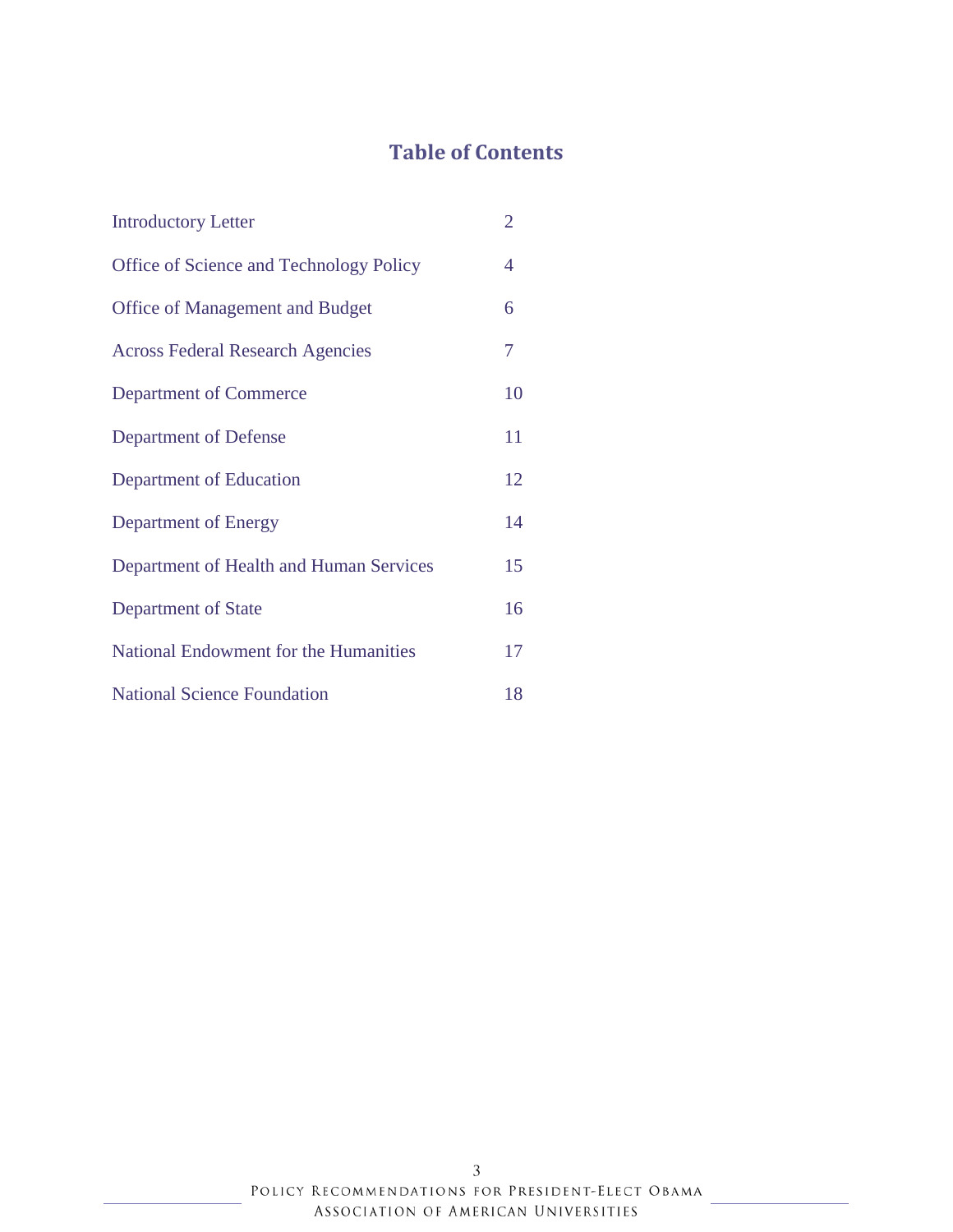### $R$  eaffirm and strengthen the principles that underpin the university-*GOVERNMENT PARTNERSHIP.*

The post-World War II basic research partnership between the federal government and universities has been a fundamental reason for American leadership in science and technology. This leadership has been critical to sustained long-term economic growth in the U.S. But recent developments threaten this unique partnership, undermining universities' ability to conduct important research on behalf of the federal government and the American people. These include increasing federal regulations and associated compliance costs; arbitrary restrictions on reimbursement to universities for the costs of conducting federal research; and growing restrictions on communication of, and access to, scientific results. As the nation seeks to revive the economy and restore long-term growth, it is more important than ever to reinvigorate the government-university partnership.

To do so, President Obama and his Administration should move quickly to reaffirm and strengthen the core principles that underpin the partnership:

- The federal investment in university-based research should continue to serve two vital national purposes: supporting critical research and educating the next generation of scientists, engineers, and scholars.
- Because merit review of research grant proposals has proven to be the most effective way to fund the most promising and productive research and has been a major factor in establishing U.S. scientific leadership, research projects should be selected based upon scientific merit as judged by leading scientists in a particular field, rather than on political or geographical considerations.
- Universities must ensure that research is conducted responsibly and with integrity by those who receive government funding.
- Universities must be accountable for the proper use of federal funds, but federal regulations should be designed to foster effective compliance and should not be unnecessarily burdensome or extend beyond their appropriate purview into institutional governance, which should remain a core responsibility of the university's trustees, faculty, and administration.

*NAME THE PRESIDENTIAL SCIENCE AND TECHNOLOGY ADVISOR EARLY IN THE TRANSITION AND RAISE THE STATURE OF THE POSITION AND THE OFFICE OF SCIENCE AND TECHNOLOGY POLICY IN THE NEW ADMINISTRATION.* 

Because science will play a critical role in how the next Administration addresses the nation's most pressing challenges, the Science and Technology Advisor should be designated as an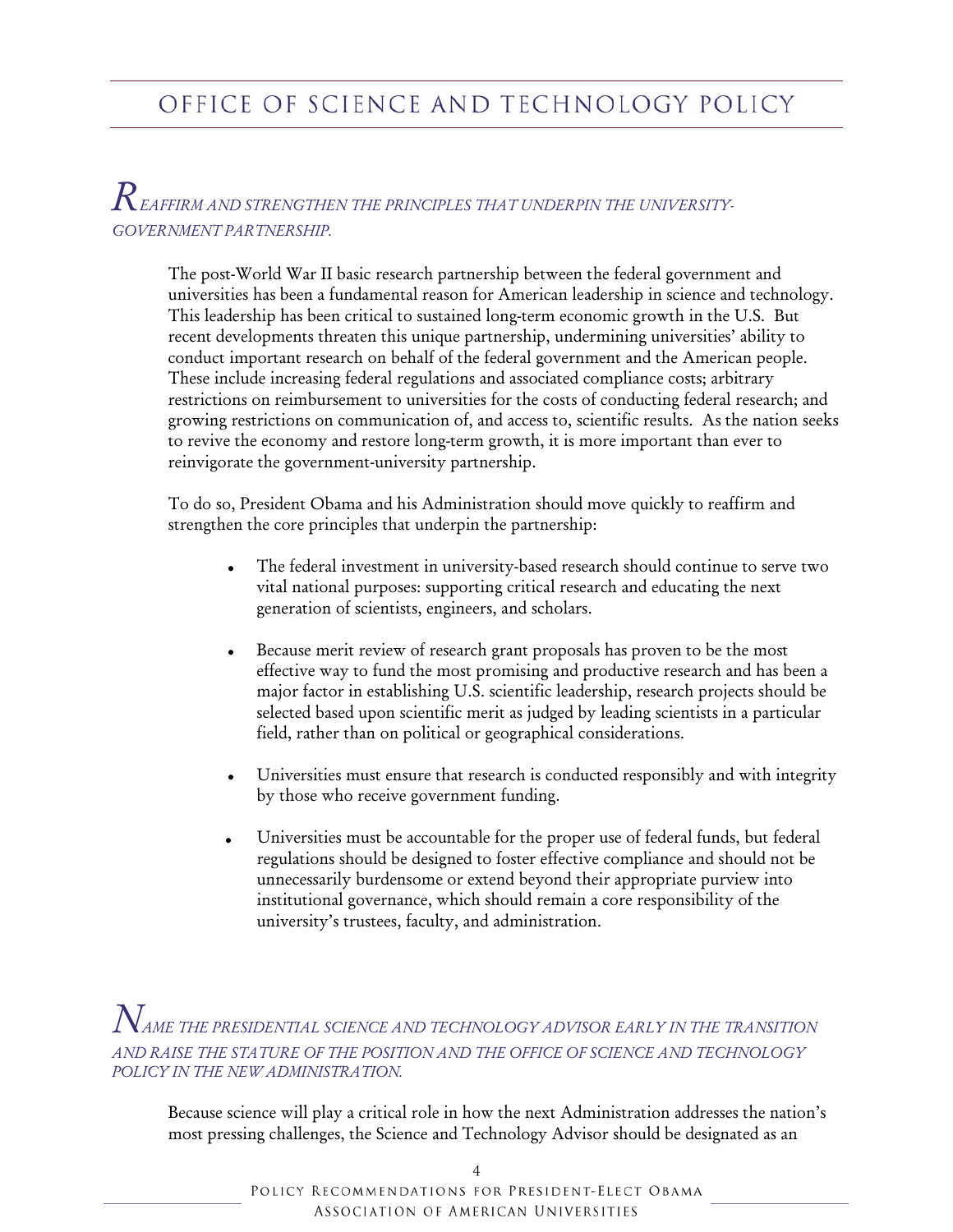Assistant to the President and assigned Cabinet rank. The designation of the Science and Technology Advisor and that individual's nomination as Director of the Office of Science and Technology Policy (OSTP) should be among the first senior White House staff appointments and Cabinet-level nominations made by the President-elect. This action also would help ensure the selection of highly qualified candidates with strong science and technology credentials for later appointments in critical S&T positions.

### $R$  etain a single presidential advisor for science and technology with a strong ASSOCIATE DIRECTOR FOR TECHNOLOGY AND INNOVATION.

If a new Chief Technology Officer position is created, this individual's responsibilities primarily should be to oversee the use of technology within the White House and to coordinate the use of technology within the Executive Branch. The responsibility for coordinating and helping to shape science and technology policy across government agencies should remain that of the OSTP Director, as has historically been the case.

 $S$ TRENGTHEN OSTP'S ROLE IN COORDINATING SCIENTIFIC RESEARCH ACROSS FEDERAL AGENCIES, ACROSS SCIENTIFIC DISCIPLINES, AND IN SUPPORT OF NATIONAL GOALS.

 ${\displaystyle {\pmb R}}$ eestablish all four associate director positions within ostp as permitted by LAW. RETAIN THE ASSOCIATE DIRECTOR FOR SCIENCE AND REESTABLISH THE ASSOCIATE DIRECTOR FOR NATIONAL SECURITY AND INTERNATIONAL AFFAIRS POSITIONS. REFOCUS AND BROADEN THE SCOPE OF THE OTHER TWO POSITIONS IN THE FOLLOWING WAYS:

- Change the "Associate Director for Technology" to the "Associate Director for  $\bullet$ Technology and Innovation."
- Change the "Associate Director for Environment" to the "Associate Director for Energy and the Environment."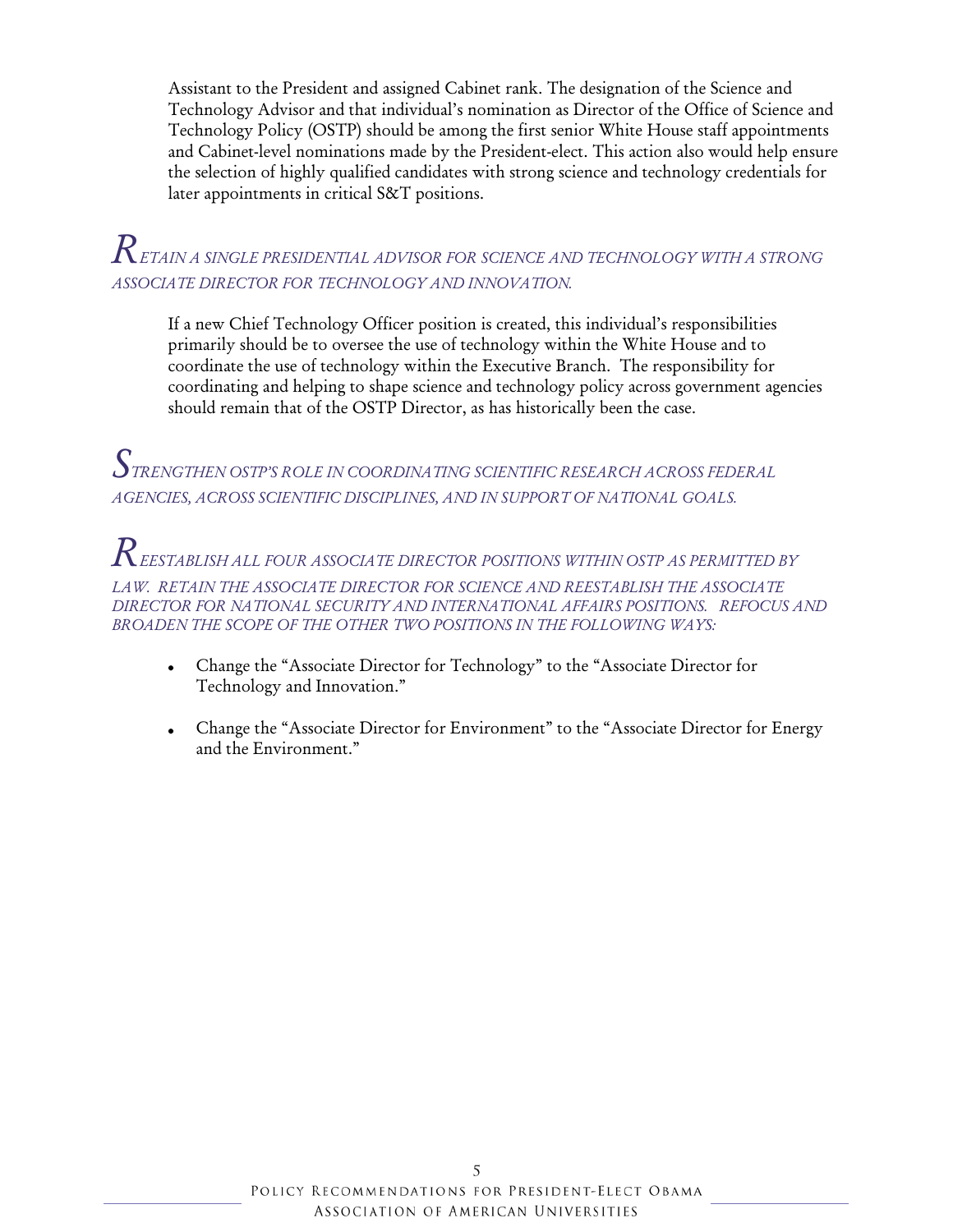### OFFICE OF MANAGEMENT AND BUDGET

 $R$  estore the principle of federal reimbursement of the full costs of research:

**Eliminate the 26-percent cap on university administrative costs of federally funded research.** 

The new Administration should eliminate the current 26-percent cap on reimbursements of university administrative costs of federally funded research. The 26-percent cap is arbitrary and, in light of increasing government regulations and requirements, fails to adequately reimburse real, legitimate expenses incurred by universities for conducting research on behalf of the federal government. Administrative cost reimbursements should be determined by the well-established procedures in Circular A-21, which govern university indirect cost reimbursement.

**Ensure that the letter and spirit of Circular A-21 are preserved by instructing all agencies not to place arbitrary caps on indirect facilities and administrative cost reimbursement.** 

The new Administration should oppose congressionally mandated caps on agency reimbursements of indirect costs such as those currently imposed on Department of Agriculture research and on Department of Defense basic research.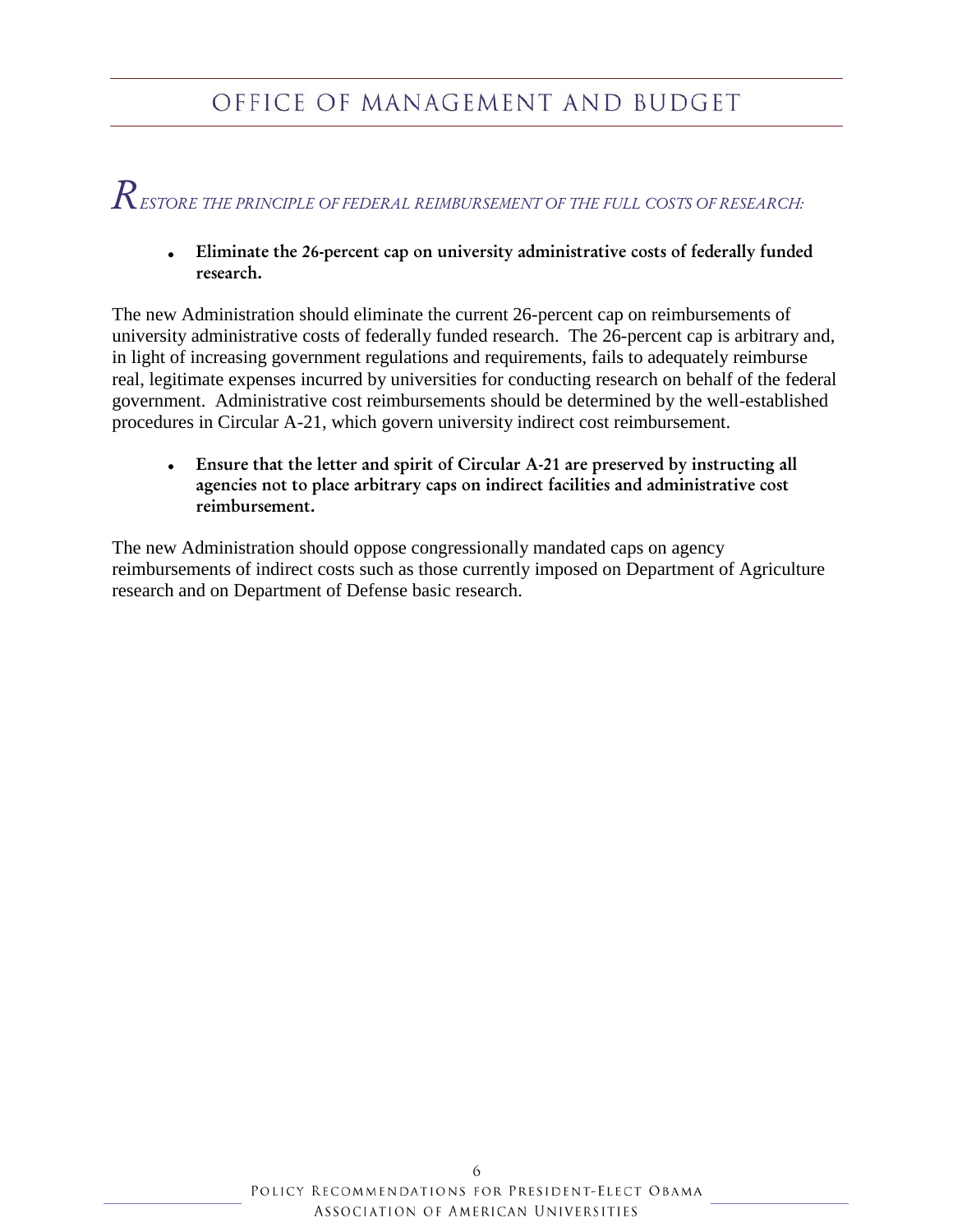# $P_{\tiny{ROVIDE\;SUSTAINED\; AND\; BALANCED\; GROWTH\; FOR\; BASIC\; SCIENTIFIC\; RESEARCH.}}$

The new Administration should follow through on President-elect Obama's commitment to increase substantially investment in basic scientific research. The National Academies' report, "Rising Above the Gathering Storm," encouraged greater investment in such agencies as the National Science Foundation (NSF) and the Department of Energy Office of Science. The basic research they support is critical to innovation and, thus, the nation's long-term economic competitiveness and growth.

Equally important is greater investment in National Institutes of Health (NIH) research; recent advances in genomics and proteomics demonstrate that we can make personalized, molecular medicine a reality for all of our citizens. Biomedical research supported by NIH promises the development of new diagnostics, therapies, and cures, as well as continued U.S. competitiveness in the life sciences through mid-century. Yet the investment in NIH has been stagnant, with a projected 17.6 -percent decline in real spending from FY03 through FY09.

Specifically, the new Administration should:

- follow through on President-elect Obama's commitment to increase funding for basic research in physical and life sciences, mathematics, and engineering at a rate that would double basic research budgets over the next decade;
- continue Department of Defense efforts to increase funding for defense basic research;
- recognize the critical role of NASA science in advancing the nation's innovation agenda;
- strengthen government funding for the humanities and social sciences to better prepare the nation and its citizens to understand and solve national and global challenges;
- make the R&D tax credit permanent, with removal of the current penalty for supporting R&D outside of the company, including at universities; and
- fund programs such as the Technology Innovation Program at the Department of Commerce that support new and innovative research partnerships between industry and universities.

 $H_{\scriptscriptstyle ARNESS\,THE\, FEDERAL\,GOVERNMENT'S\,INNOVATION\, AND\, SCIENTIFIC\, AND\, ENGINEERING}$ RESOURCES TO ADDRESS THE MAJOR ENERGY AND ENVIRONMENTAL CHALLENGES FACING OUR NATION.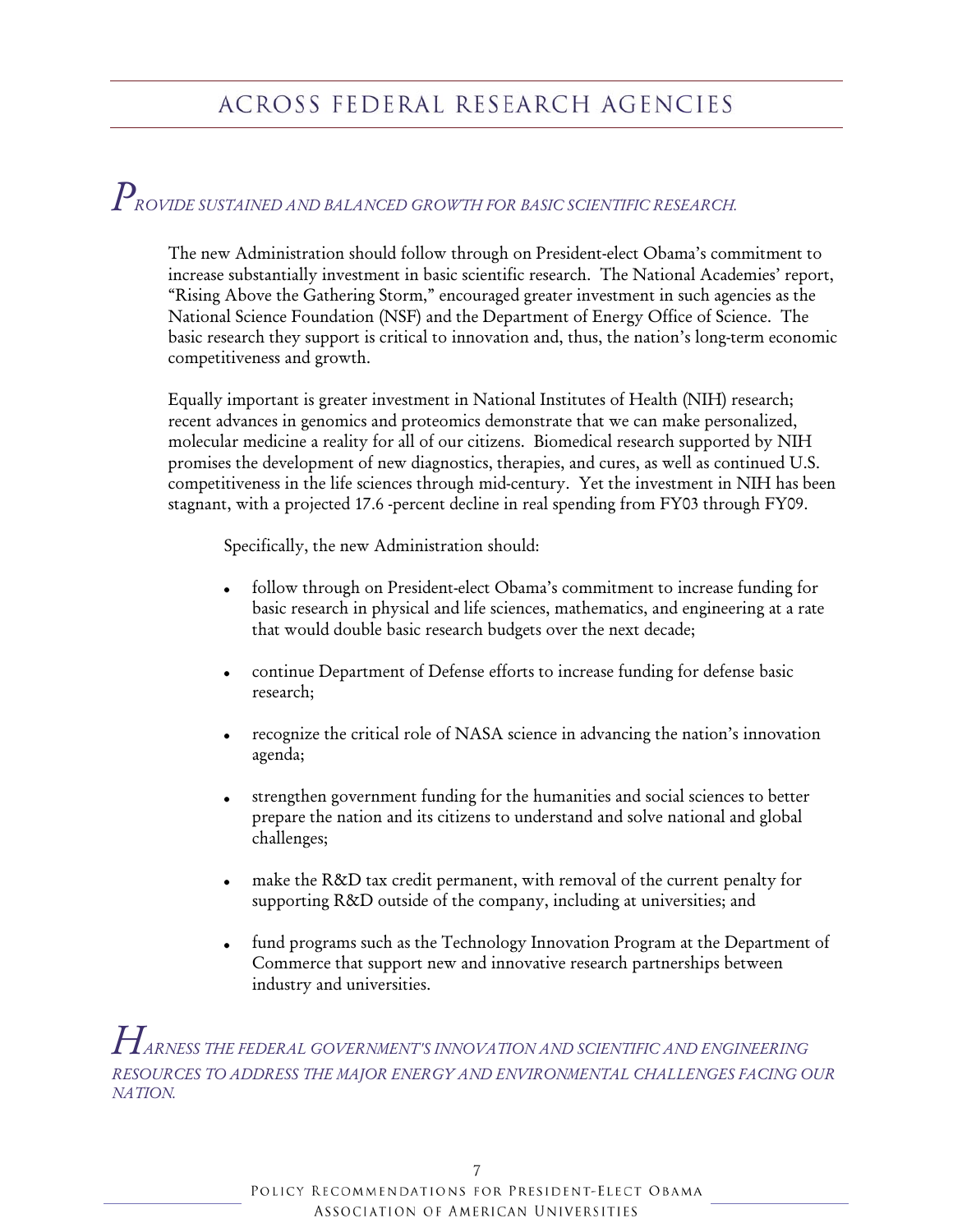Addressing the nation's energy challenges is fundamental to long-term economic growth, preservation of the environment, and national security. As a part of its commitment to provide \$150 billion in funding for energy R&D over the next ten years, the Obama Administration should support funding for a government-wide, multiagency initiative through the National Science and Technology Council. This initiative, coordinated by the OSTP working with the Secretary of Energy, would aim to address our national energy production and self-sufficiency challenges in an environmentally sound manner. The Administration should:

- ensure that the initiative includes significant support for basic research because of its critical role in the development of alternative forms of energy beyond current technology and conservation of fossil fuels;
- create, as part of that initiative, new programs to encourage high-risk, high-reward research in energy-related fields;
- ensure that the Department of Defense has a significant role in the initiative, because finding alternative energy sources is key to national security and because the Department is such a significant consumer of energy,
- expand the new Department of Energy fellowship program aimed at training a new generation of scientists and engineers to tackle energy security challenges;
- expand social science and economics research by the NSF in energy-related fields to help policymakers and the public understand the potential impact of markets, political and social behavior, and other factors on the feasibility of specific energy alternatives; and
- integrate energy research with existing and future research on and scientific understanding concerning climate change.

#### *LAUNCH A MAJOR SCIENCE, TECHNOLOGY, ENGINEERING AND MATHEMATICS (STEM) EDUCATION INITIATIVE.*

America needs a workforce that is ready to meet the innovation challenges of the 21st century. However, too few American students are well-versed in science and mathematics and too few are pursuing careers in science and technology fields. Some recent developments are encouraging, including enactment of the America COMPETES Act and establishment of new science and mathematics programs at NSF and the Departments of Education, Energy, and Defense. But more needs to be done. The new Administration should launch a major STEM education initiative that, among other elements, should:

- **Implement and support the K-16 STEM education programs authorized by the America COMPETES Act.**
- $\bullet$ **Increase coordination of STEM activities across federal agencies.** Create a new interagency committee under the National Science and Technology Council focused on improved coordination of STEM education activities across the federal government.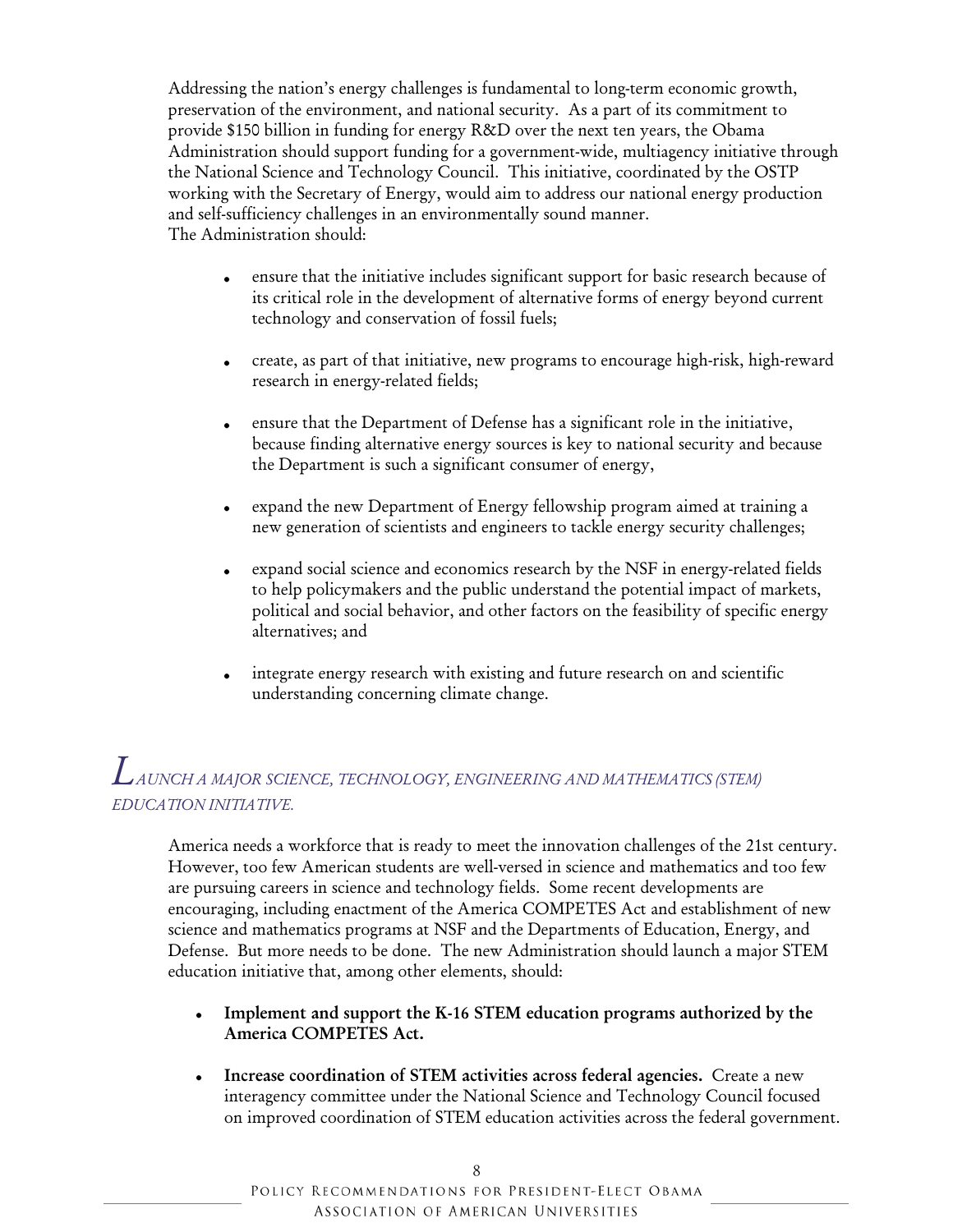- **Increase graduate fellowships and traineeships.** The initiative should increase  $\bullet$ substantially the number of graduate fellowships and traineeships supported by federal science and education agencies, as authorized by the America COMPETES Act. This would include expanding the new Department of Energy fellowship program aimed at training a new generation of scientists and engineers to tackle energy security challenges. The initiative also should increase funding for such existing programs as NSF's Graduate Research Fellowship and IGERT programs and the Department of Education's GAANN program.
- **Support young scientists**. Create new sources of competitive research funding at federal research funding agencies for exceptional young scientists and engineers. This could include expanding existing early career award programs, creating new investigator research awards for promising scientists less than 45 years old, and grants and start-up funding to support top postdoctoral fellows who are seeking their first faculty appointments.
- **Improve K-12 STEM education**. Actions should include: expanding support for  $\bullet$ summer STEM and foreign language teaching institutes at universities for K-12 teachers, such as those supported through the NSF Teacher Institutes for the 21st Century program; creating a mentoring and tutoring program that offers college students a stipend for tutoring K-12 students in STEM and foreign language coursework; and encouraging states to create innovative programs, modeled on UTEACH and CALTEACH, to develop a larger and more diverse cadre of STEM teachers.

# *LAUNCH A MAJOR NEW INNOVATION ACCELERATION INITIATIVE.*

This initiative should be designed to stimulate economic growth and the creation of new businesses and high-quality jobs by providing approximately \$1 billion in new funding directly to the states and to universities to promote increased commercialization of promising university discoveries, university-industry collaborations, and new campus-based entrepreneurial education programs.

These funds could be used to facilitate and expand state commercialization gap funds, industryuniversity engagement, entrepreneurial education programs, tax credits, and other state-based incentives aimed at tapping the results of university research. As a part of this initiative, specific programs should be created focusing on the following areas:

- Commercialization especially through venture capital investment;
- Increasing the connections between faculty and students and regional companies and startups; and
- Encouraging teaching and learning about entrepreneurship on university campuses and in local communities.

Another key component of this initiative should be, as noted above, to make permanent the R&D tax credit and to modify it so that instead of penalizing companies that invest in university research, as the credit does now, it creates an incentive for such investments.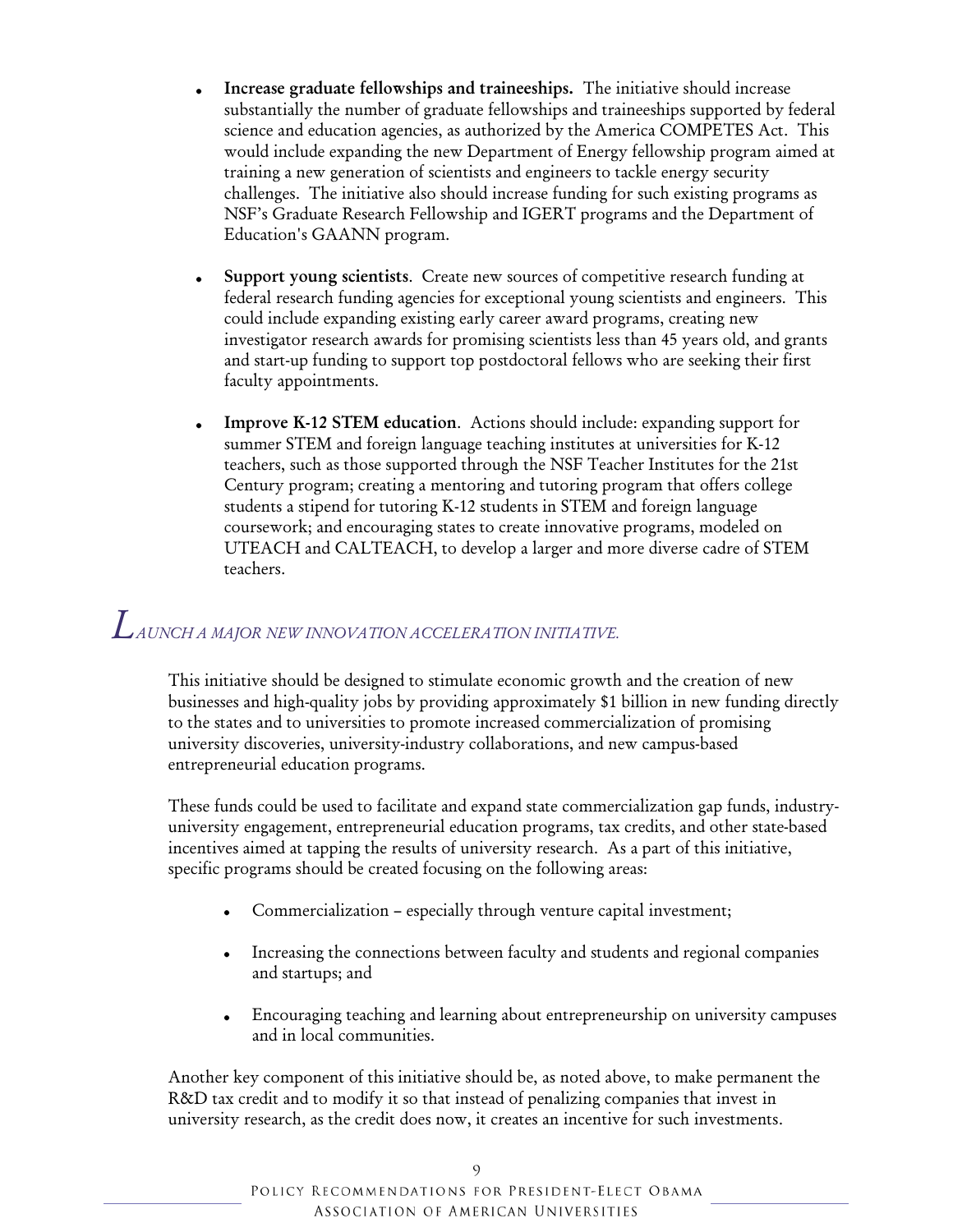The initiative should be overseen by the Department of Commerce in close coordination with other mission-oriented research agencies, such as the Department of Energy and the National Institutes of Health, which share an interest in the commercialization of university and federal laboratory research results.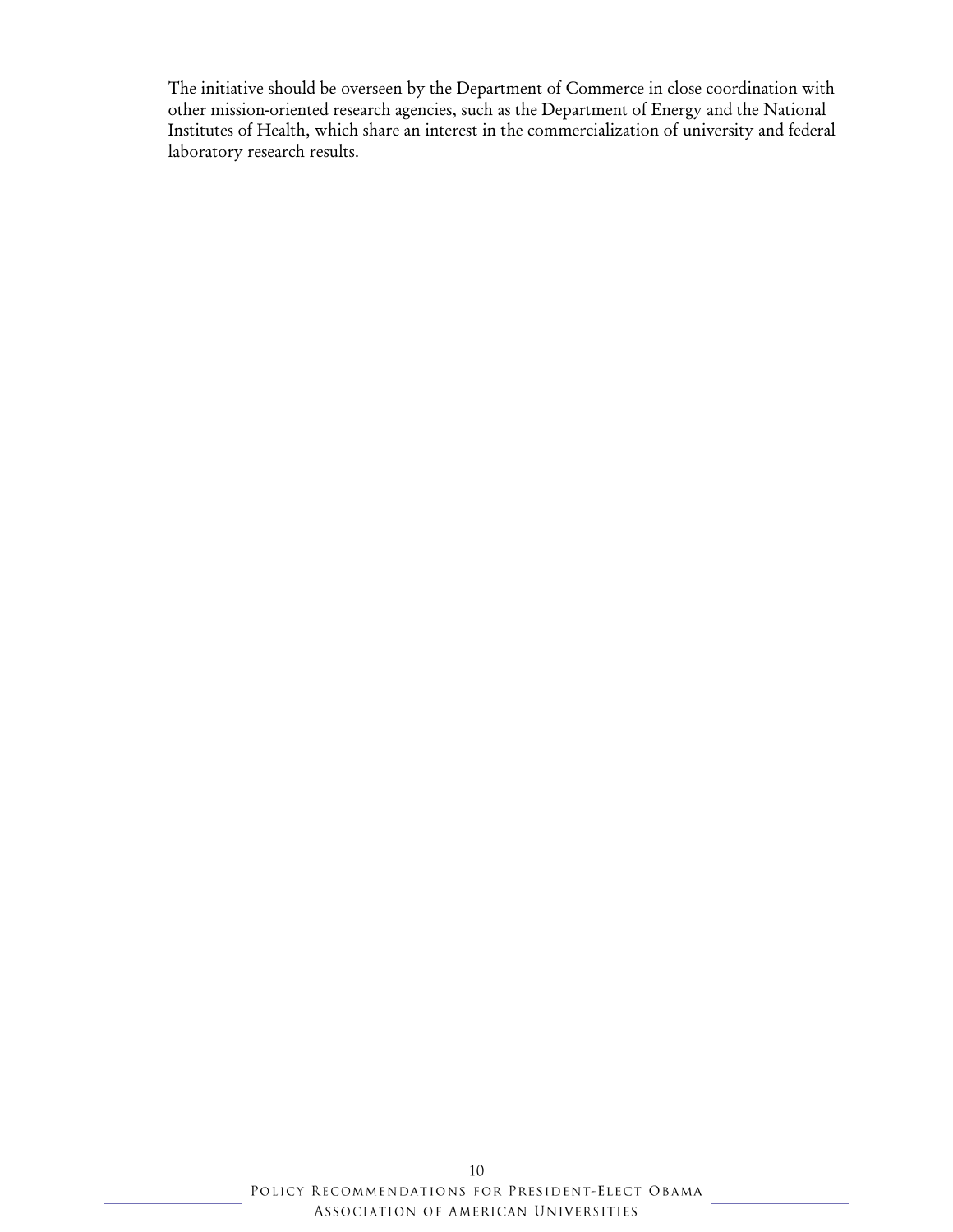#### DEPARTMENT OF COMMERCE

#### CREATE WITHIN THE DEPARTMENT OF COMMERCE AN OFFICE TO OVERSEE AND ENSURE CONSISTENT IMPLEMENTATION OF FEDERAL TECHNOLOGY TRANSFER LAWS.

A government technology transfer oversight function for the Department of Commerce was an important part of the U.S. technology transfer system authorized by the Bayh-Dole Act in 1980. The purpose was to ensure that federal technology transfer laws were being applied as intended to best serve the public good and to help the Department propose needed legislative and policy changes. The Department was also supposed to issue an annual report to the President and Congress on how technology transfer authority was being used and how policies and implementation could be improved. Unfortunately, culminating with the elimination of the Technology Administration office in 2007, the Department's oversight role in U.S. technology transfer has been greatly diminished, and the office that had this responsibility has been eliminated.

A new Office of Technology Transfer Oversight should be established within the Department of Commerce and report directly to the Secretary. The responsibilities of this office should include:

- exercising existing statutory authority to oversee and ensure consistent implementation of federal technology transfer laws by all federal agencies;
- reporting annually to the President and Congress on federal laboratory and university technology transfer performance under the law, together with suggestions for improving the system; and
- leading an interagency committee on technology transfer.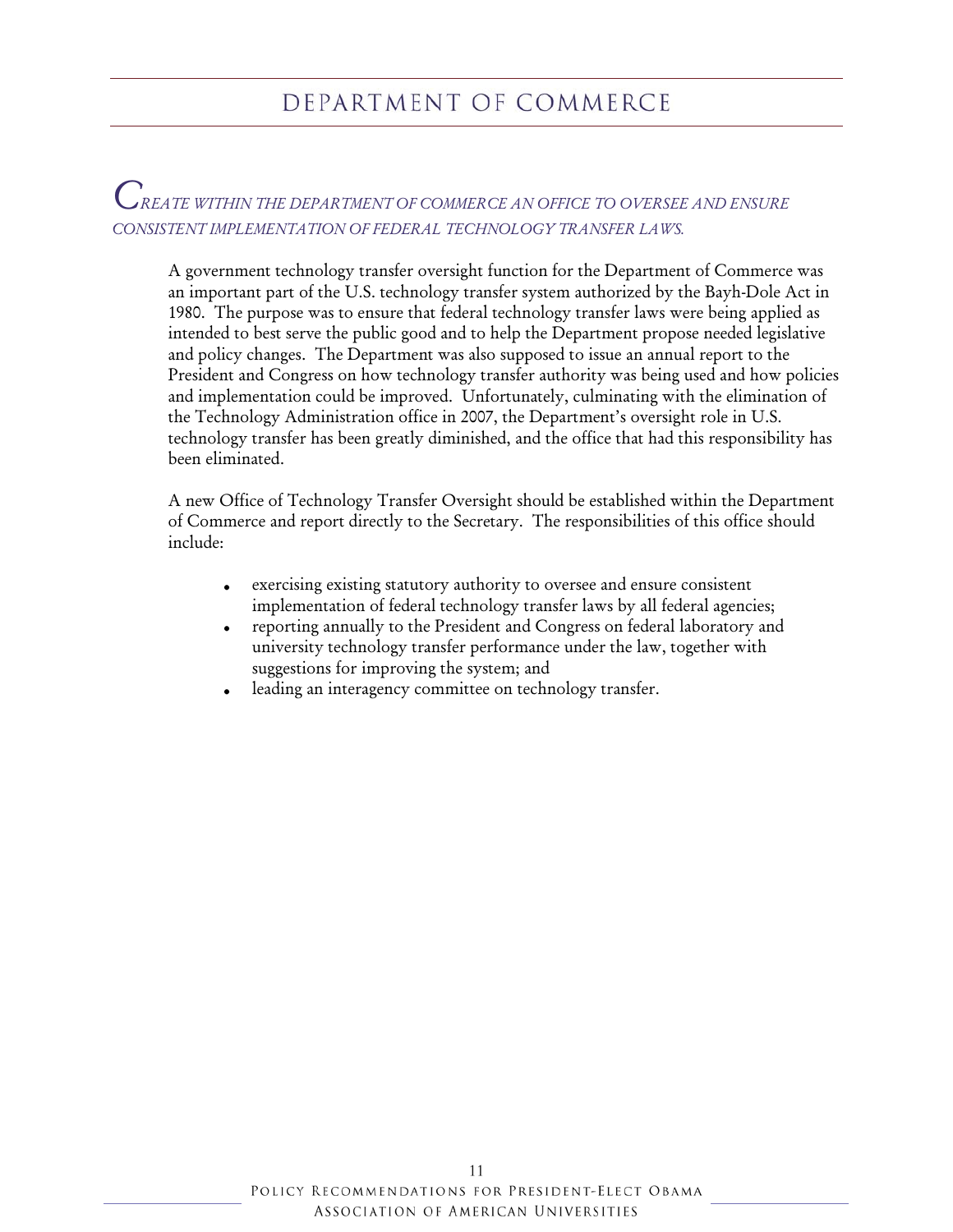#### DEPARTMENT OF DEFENSE

# $E_\text{\tiny{VALUATE\,AND\,ASSESS\,THE\,CURENT\,DARR\,STATE\,AND\,OPERATIONS.}}$

In recent years, the Defense Advanced Research Projects Agency (DARPA) has deviated from its original mission of supporting high-risk, high-payoff research. Its organization and priorities should be reviewed to ensure that the agency is effectively accomplishing its founding purpose. This review should include examining the role and autonomy of DARPA program officers.

#### $C_{\textit{ONTINUE}}$  to provide strong support for the minerva initiative and to work with *THE NATIONAL SCIENCE FOUNDATION TO IMPLEMENT AND OPERATE THE PROGRAM.*

The Minerva Initiative is a new program designed to enable the Department of Defense (DOD), working with the National Science Foundation, to draw on social science research and researchers to better understand and respond to new global security threats. Minerva supports social science research in areas of critical importance to U.S. national security through interdisciplinary and cross-institutional projects and programs.

*BECAUSE FINDING ALTERNATIVE SOURCES OF ENERGY IS KEY TO OUR NATIONAL SECURITY, THE WHITE HOUSE SHOULD ENSURE THAT THE DEPARTMENT OF DEFENSE HAS SIGNIFICANT DESIGN AND FUNDING ROLES, ALONG WITH DOE, IN ANY MAJOR GOVERNMENT CROSSCUTTING ENERGY RESEARCH INITIATIVE.* 

This effort should be aimed at helping DOD test new energy alternatives for military use and reduce the dependence of the U.S. military on foreign oil.

# $E_\text{\tiny{XPAND}}$  the dod national defense education program (ndep).

This program provides scholarships and fellowships to students in critical fields of science, mathematics, and engineering in return for a commitment of federal public service. It is modeled on elements of the original National Defense Education Act. Like its predecessor program, NDEP is both attracting top talent into fields that are vital to national security and cultivating future scientists and engineers who will be eligible to work in federal positions requiring security clearances.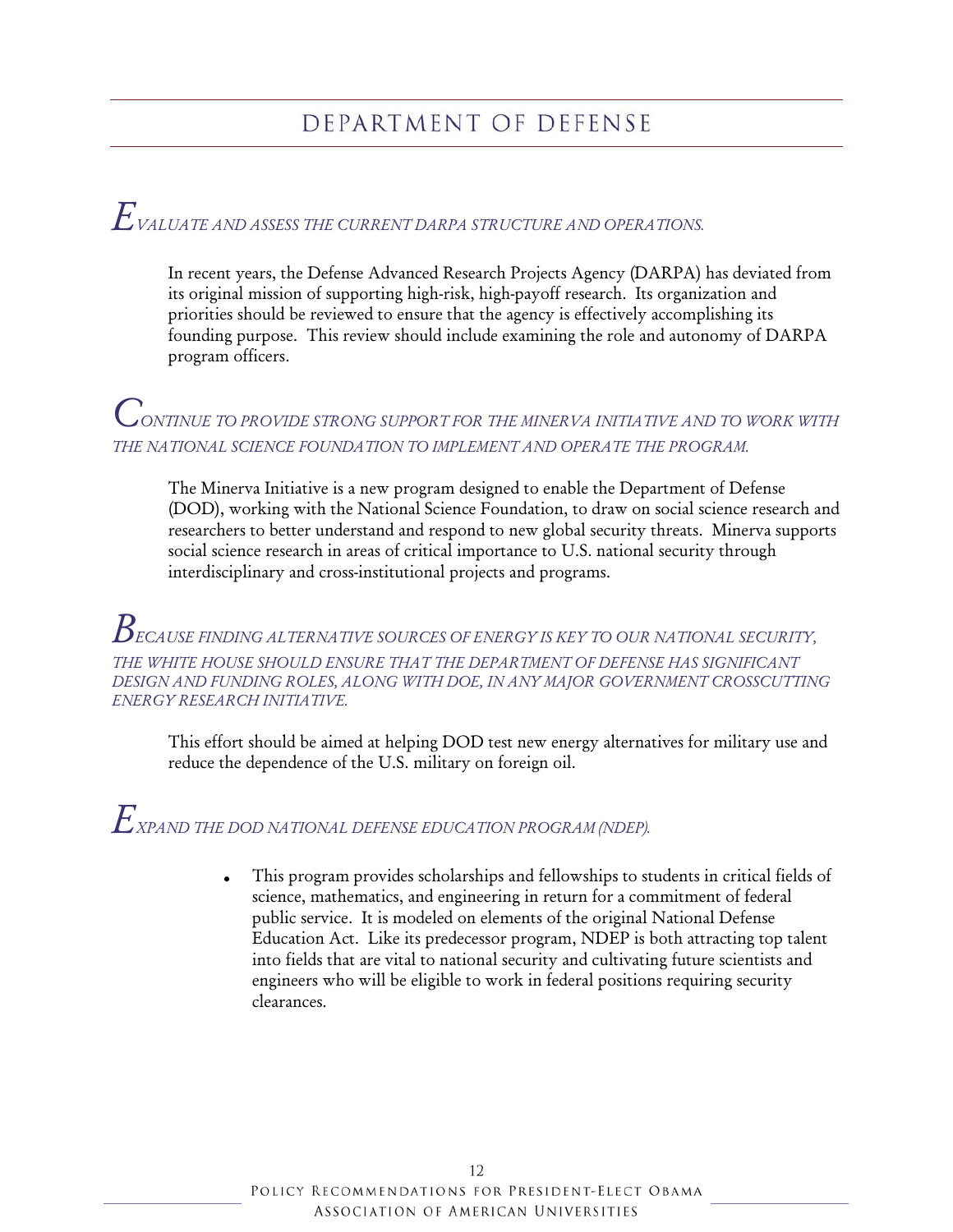## DEPARTMENT OF EDUCATION

#### $E_\text{\tiny{XPAND}\scriptsize{ACCESS}}$  to higher education, particularly during this economic *DOWNTURN, SO THAT ALL STUDENTS HAVE THE OPPORTUNITY TO ACQUIRE THE KNOWLEDGE AND SKILLS THEY NEED TO SUCCEED IN THE COMPETITIVE GLOBAL ENVIRONMENT OF THE 21ST CENTURY.*

To reduce financial barriers to higher education:

- increase funding of student aid programs newly reauthorized by the Higher Education Act, especially the Pell Grant, Supplemental Educational Opportunity Grants, and Federal Work-Study programs;
- continue efforts to enhance benefits for student borrowers and increase borrower protections, including expanding loan flexibility, extending the grace period in federal student lending programs, providing campuses with outstanding funds for cancellations in the Perkins Loan program, and shoring up the private lending market by extending the insurance pool to assist lenders in providing loans at a more affordable interest rate; and
- improve federal higher education tax benefits.

#### $R_\text{\emph{EVIEW THE REGULAR TORY COMPLEXITIES OF ADMINISTERING FEDERAL STUDENT FINANCIAL}$ *AID, INCLUDING THE APPLICATION AND DELIVERY PROCESSES.*

To simplify federal student aid and ease the burden on students and their families, while reducing the regulatory burden on institutions of higher education, the Department of Education should:

- simplify the FAFSA form and application process, and work with the IRS to obtain necessary financial information;
- implement best practices in administering student aid that reduce regulatory burden and that have been proven effective by the experimental sites program authorized by the Higher Education Act; and
- support the Advisory Committee on Student Financial Assistance study of the impact of financial aid federal regulations on higher education and ensure that the study is an effective first step in the broader study by the National Academy of Sciences of the impact on higher education of all federal regulations across all agencies, as authorized in the Higher Education Opportunity Act.

 $E_\textit{STABLISH\,\textit{A}$  division or service in the office of postsecondary education to *ADMINISTER GRADUATE EDUCATION PROGRAMS.*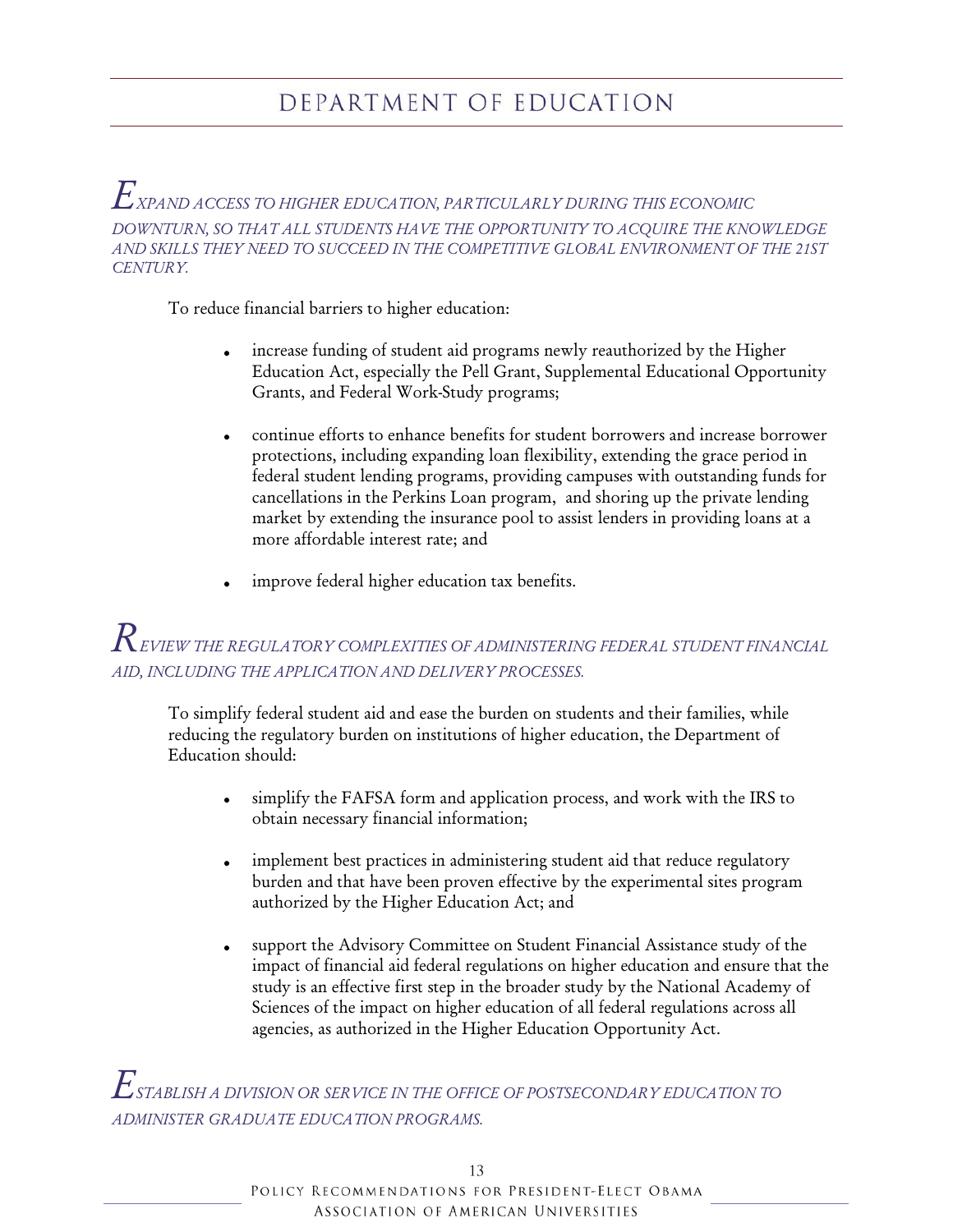Currently, the Javits Fellowship and GAANN graduate education programs are housed in the Department's Teacher and Student Development Programs Service. While many of the students who benefit from these programs become postsecondary faculty who help train K-12 teachers, the primary purpose of these programs is graduate education, not teacher development.

#### $A$  ppoint a new assistant secretary for international education to oversee and ADMINISTER ALL OF THE DEPARTMENT'S INTERNATIONAL EDUCATION PROGRAMS, INCLUDING THE HEA TITLE VI AND FULBRIGHT-HAYS PROGRAMS IN THE INTERNATIONAL EDUCATION PROGRAMS SERVICE, AS WELL AS THE K-12 PROGRAMS.

A 2006 National Academies study recommended that the Department of Education "consolidate oversight of its international education and foreign language programs under an executive-level person who would also provide strategic direction and consult and coordinate with other federal agencies."

#### NCREASE THE NUMBER OF STUDENTS STUDYING ABROAD TO MEET THE GROWING DEMAND FOR GLOBALLY COMPETENT COLLEGE GRADUATES.

This initiative should focus on recruiting students from groups that have been underrepresented in the traditional study abroad population and on identifying opportunities for study in less-frequented destinations, consistent with the goals of the Paul Simon Study Abroad Foundation Act, which was passed by the House in 2007.

 $\int_{I}$  ipport the new university sustainability grants program authorized by the HIGHER EDUCATION OPPORTUNITY ACT OF 2008.

This program will help colleges and universities make a significant contribution to our society's efforts to reduce pollution and increase energy efficiency.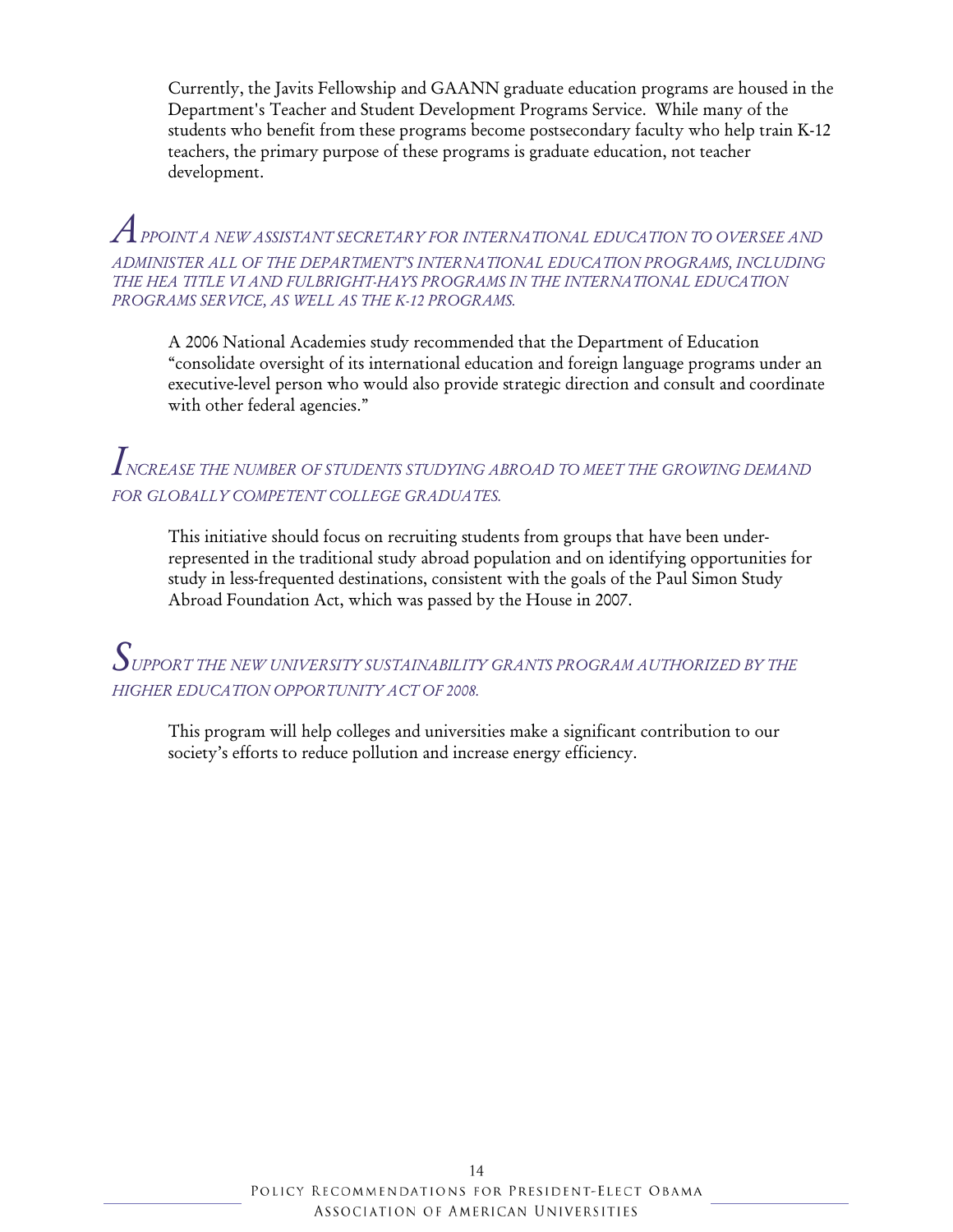#### DEPARTMENT OF ENERGY

#### $T$ he new administration should separate the positions of under secretary for **SCIENCE AND DIRECTOR OF THE OFFICE OF SCIENCE.**

Separating these two positions would improve coordination of science and technology across the Department of Energy (DOE). The Undersecretary for Science should be granted full authority to coordinate the Department's portfolio of energy-related science and technology activities and budgets-in basic and applied areas and in defense and non-defense researchranging from the Office of Science to areas such as Energy Efficiency and Renewable Energy. This change reflects the legislative intent of the Energy Policy Act of 2005, under which DOE first received the authority to create a new Under Secretary for Science in order to improve such coordination.

# *IMPLEMENT AND SUPPORT THE NEW ENERGY FRONTIER RESEARCH CENTERS (EFRC) PROGRAM.*

The EFRC program is aimed at stimulating energy research, training capacity, and infrastructure at universities and accelerating advances in energy technologies. The announcement of this new program in the President's FY09 budget generated tremendous interest on universities campuses. The Department of Energy has received more than 260 university applications for the new centers program, totaling some \$1 billion. Funding should be provided in FY10 and beyond at a level sufficient to ensure at least a 25-percent success rate. This would enable DOE to fund all of the high-quality EFRC proposals it receives.

## *CREATE A DOE ENERGY TRAINING INITIATIVE.*

The federal government should implement this new comprehensive fellowship program authorized by the America COMPETES Act in order to produce the scientific and technical talent needed in key energy-related disciplines.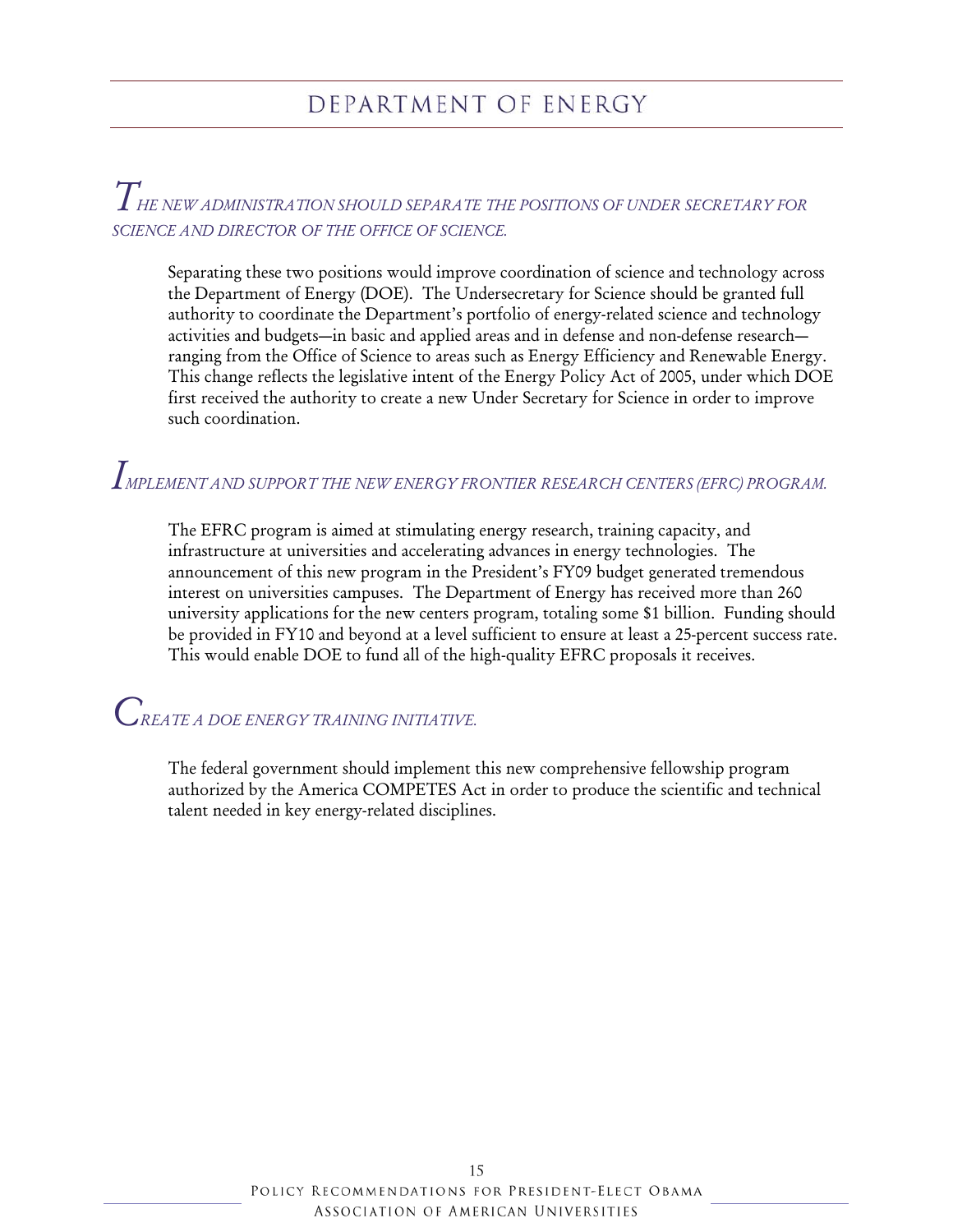### DEPARTMENT OF HEALTH AND HUMAN SERVICES

 $E_{{\scriptscriptstyle N}D}$  current restrictions on federal funding of human embryonic stem cell RESEARCH, WHICH HAVE HINDERED NOT ONLY OUR SCIENTISTS' ABILITY TO EXPLORE THE PROMISE OF THERAPIES AND CURES BUT ALSO OUR NATION'S ABILITY TO COMPETE SCIENTIFICALLY AND TECHNOLOGICALLY WITH OTHER COUNTRIES.

The President should revoke the current prohibition on providing federal funding for research involving embryonic stem cell lines derived after August 9, 2001.

Not later than 90 days after revocation of the current policy, the Secretary of Health and Human Services, in consultation with the Director of NIH, should develop scientific and ethical guidelines for federal funding of research involving human embryonic stem cells to replace existing guidelines.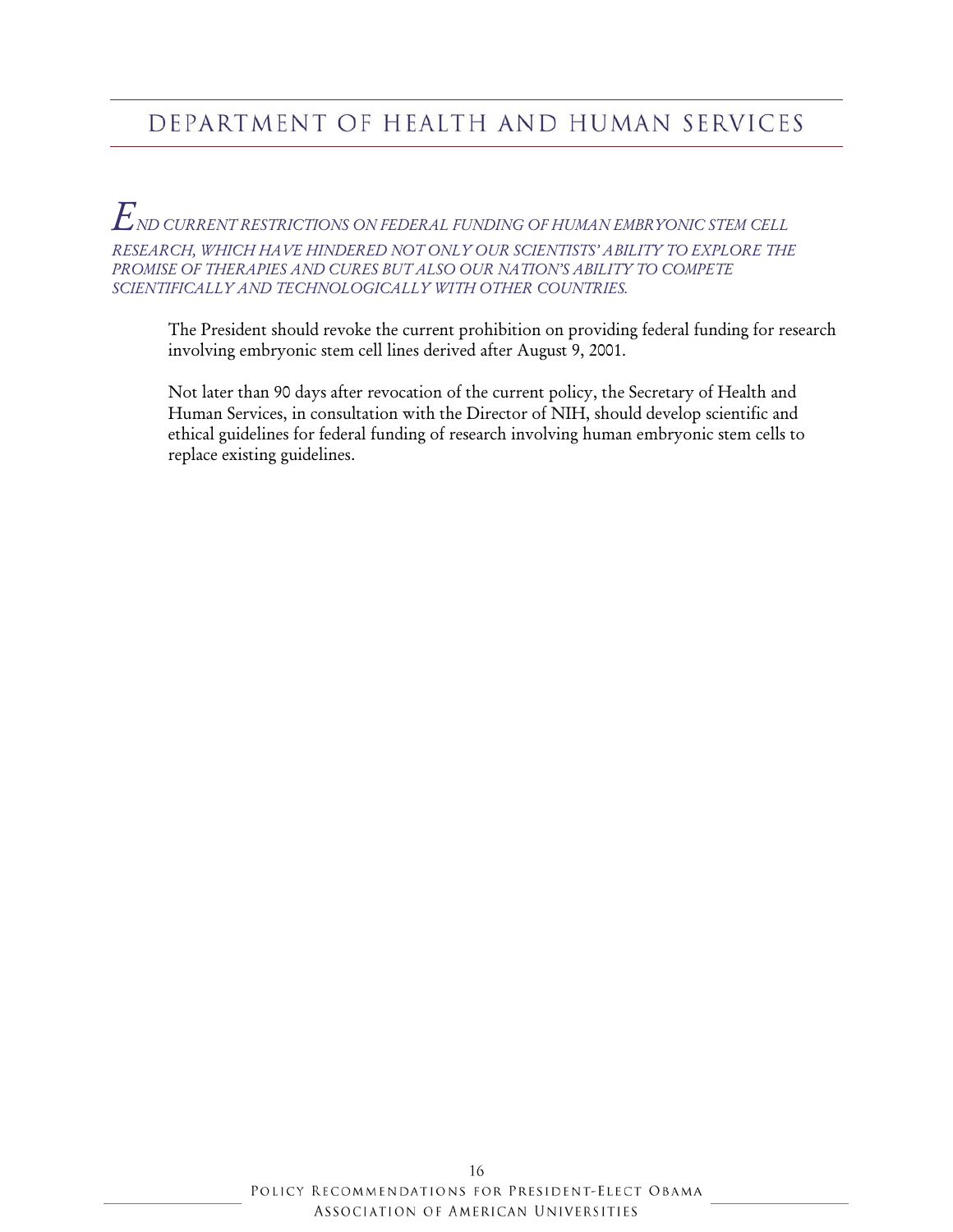## DEPARTMENT OF STATE

#### $\int$ trengthen u.s. higher education and enhance international understanding by ENCOURAGING INTERNATIONAL STUDENTS AND SCHOLARS TO COME TO U.S. COLLEGES AND UNIVERSITIES AND PROVIDING THEM WITH A CLEAR PATH WHERE APPROPRIATE TO EMPLOYMENT AND PERMANENT RESIDENCY.

- The federal government should create clear pathways to permanent residency and U.S.  $\bullet$ citizenship for talented international students who earn U.S. academic degrees, as well as for outstanding international scientists, engineers, and scholars teaching and conducting research in the U.S.
- The State Department should reaffirm its commitment to the timely and efficient processing of visas for international students and scholars, so that the time for processing generally does not exceed two weeks.
- The State Department should reconsider an earlier policy decision that prohibits international students, scholars, scientists, and engineers from renewing their visas in the United States.

## $T$ he state department should strengthen its academic and cultural exchange PROGRAMS.

International exchange programs serve our nation's "soft diplomacy." They help U.S. students and scholars better understand other nations and peoples, while enabling international students and scholars to better understand the U.S. and its citizens. These academic and cultural exchanges also create the foundation for long-lasting relationships and collaborations that can lead to new knowledge, economic development, and improved conflict resolution.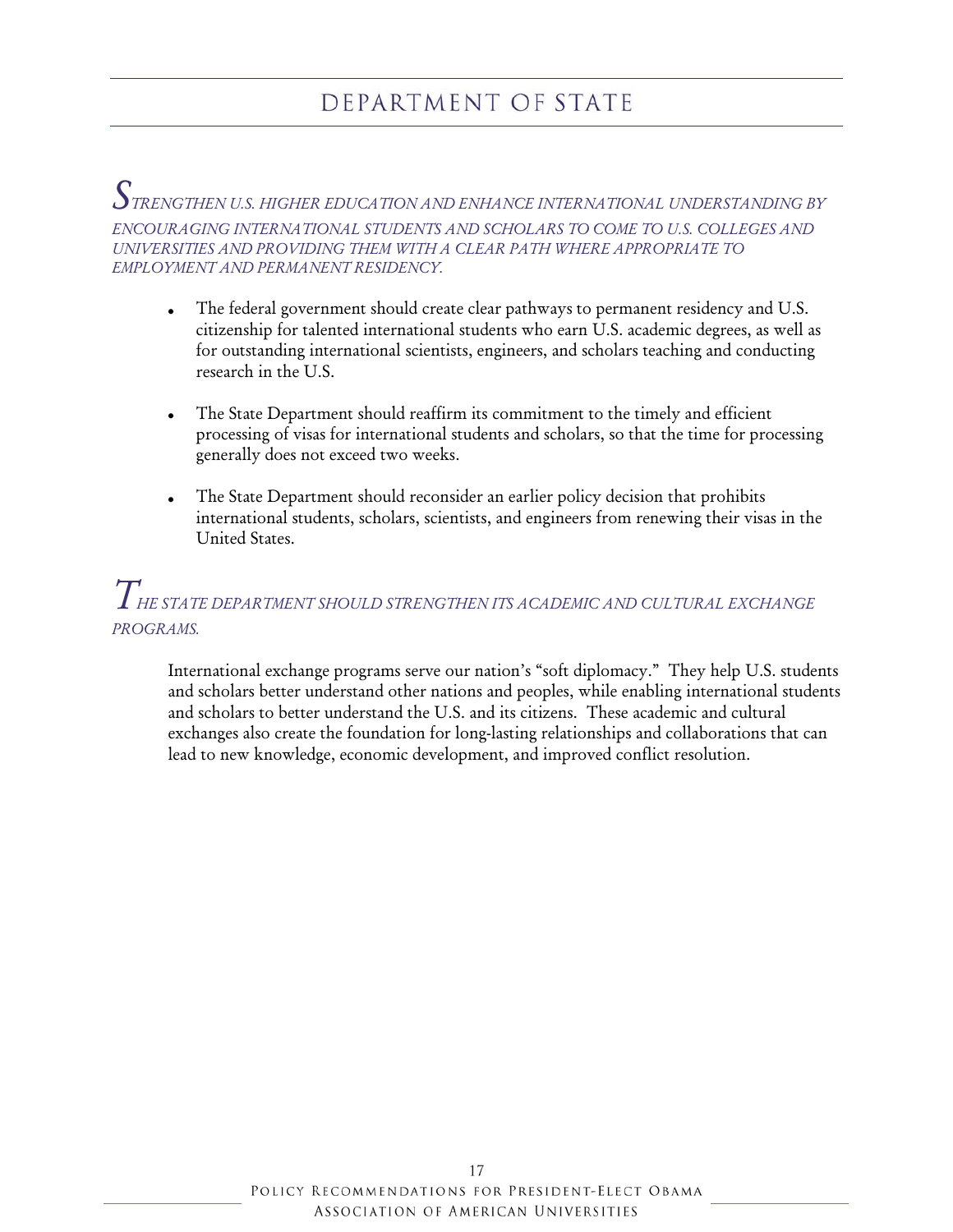#### $E_\textit{STABLISH\,\textit{A NEW HUMANITIES GRADUATE STUDENT \,\textit{GRANT PROGRAM\,\textit{AT THE NATIONAL}}$ *ENDOWMENT FOR THE HUMANITIES (NEH).*

Because the NEH is the only federal agency supporting academic research and scholarship that does not also support graduate education, a new program bringing humanities faculty and graduate students together in collaborative agreements similar to those common in the natural sciences is needed to help build a culturally competent workforce. Such a collaborative program would give practicing scholars and the next generation of scholars in the humanities new opportunities to explore national issues that benefit society while providing support for the graduate students so engaged.